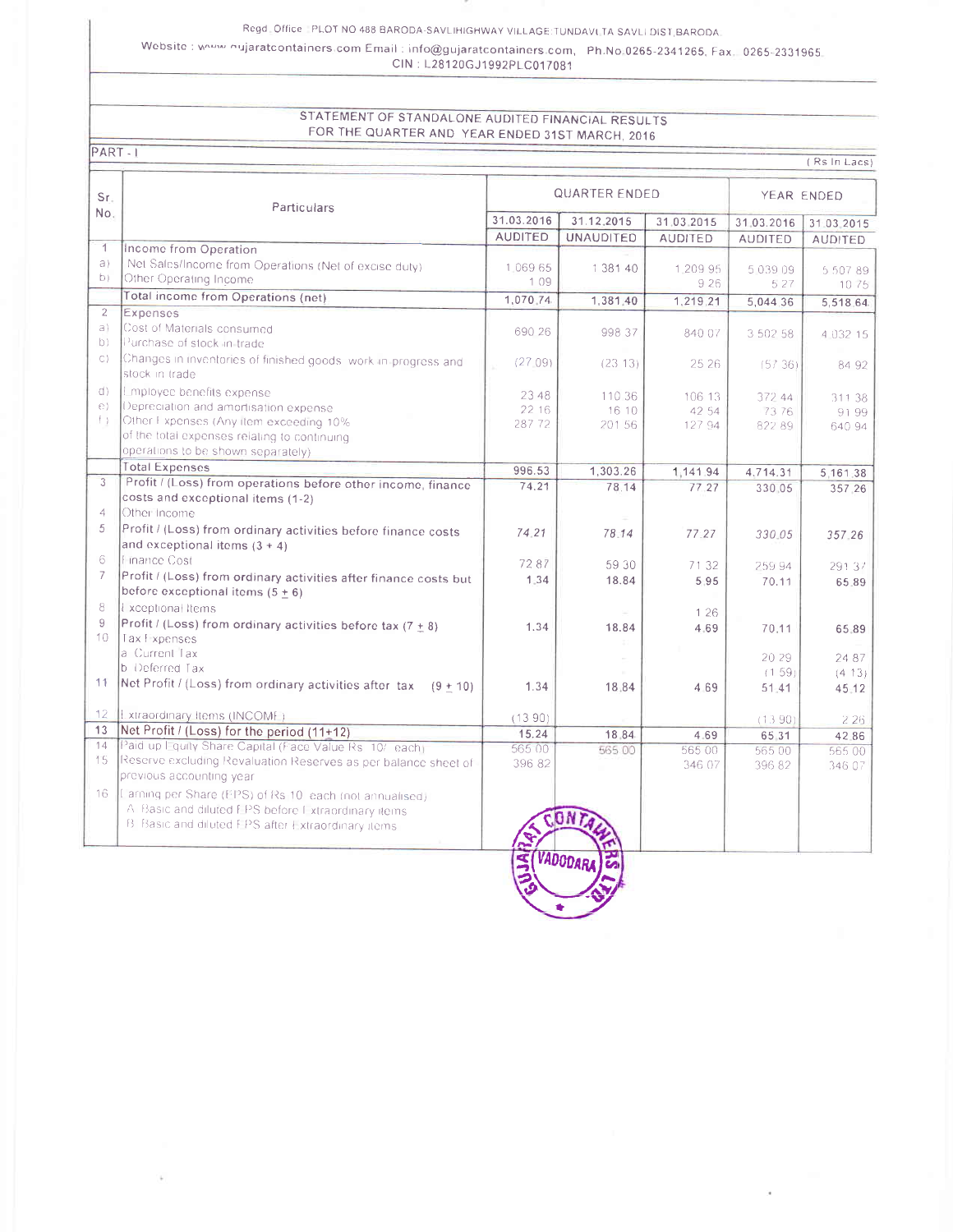|                | STATEMENT OF ASSETS AND LIABILITIES<br>Particulars    |                                     |          |            |
|----------------|-------------------------------------------------------|-------------------------------------|----------|------------|
|                |                                                       | As at                               |          | As at      |
|                |                                                       | 31 03 2016                          |          | 31 03 2015 |
| Α              | <b>EQUITY AND LIABILITIES</b>                         | (Audited)                           |          | (Audited)  |
| Ŧ.             | Shareholders fund                                     |                                     |          |            |
|                | a) Share Capital                                      |                                     |          |            |
|                | b) Reserve & Serplus                                  |                                     | 593 00   | 593.00     |
|                |                                                       |                                     | 368 82   | 31807      |
| $^{2}$         | Non-current Liabilities                               | Sub-total - Shareholders' Fund      | 96182    | 911.07     |
|                | a) I ong term borrowings                              |                                     |          |            |
|                | b) Deferred Tax Liabilities (net)                     |                                     | 162.31   | 49.62      |
|                | ci Other long term liabilities.                       |                                     |          |            |
|                | d) Long term provisions                               |                                     |          |            |
|                |                                                       | Sub-total - Non-current Liabilities | 162.31   | 49.62      |
| 3.             | <b>Current Labilities</b>                             |                                     |          |            |
|                | a) Short term borrowings                              |                                     | 1433 72  | 1411.44    |
|                | b) Trade payables                                     |                                     | 259.44   | 238.20     |
|                | c) Other Current Liabilities                          |                                     | 59.08    | 31.06      |
|                | d) Short term provisions                              |                                     | 89.84    | 14.16      |
|                |                                                       | Sub-total - Current Liabilities     | 1842.08  | 1754.86    |
|                |                                                       | Total Equity and Liabilities        | 2966 21  | 2715.55    |
| B.             | <b>ASSETS</b>                                         |                                     |          |            |
| а.             | Non-current Assets                                    |                                     |          |            |
|                | a) Fixed Assets                                       |                                     | 631 42   | 633 50     |
|                | (b) Non-current investments                           |                                     |          |            |
|                | (c) Deforred tax assets (net)                         |                                     | 17.46    | 1587       |
|                | (d) ! ong-term loans and advances                     |                                     |          |            |
|                | (e) Other non current assets.                         |                                     |          | 2/06       |
| $\overline{2}$ | <b>Current Assets</b>                                 | Sub-total - Non Current Assets      | 648 88   | 676 43     |
|                | a) Current Investments                                |                                     |          |            |
|                | b) inventories                                        |                                     | 700 89   | 516 53     |
|                | c) Trade receivables<br>d) Cash and cash equivalents. |                                     | 1229.14  | 1288 74    |
|                | e) Short term loans & advances                        |                                     | 12:1     | 42.35      |
|                | fi Other current assets                               |                                     | 3 5 19   | 191.50     |
|                |                                                       | Sub-total - Current Assets          | 231 ' 33 | 2039-12    |
|                |                                                       | Total - Assets                      | 2966 21  | 2715 55    |